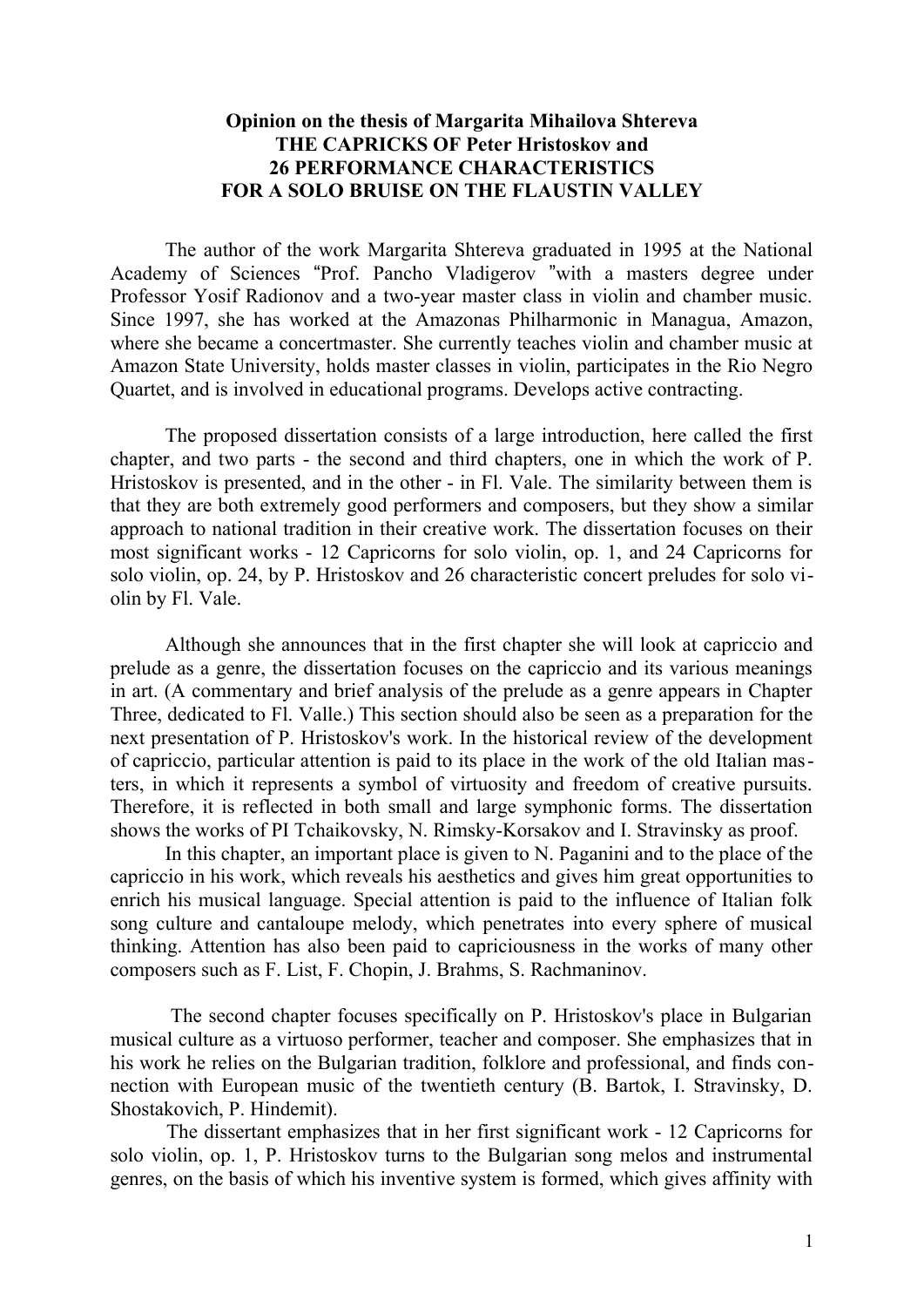poetry, painting and literature, and in the next cycle - 24 capricious for solo violin, op. 24, enriches his musical language with new tools and techniques that bring him closer to the 20th-century Novice school and the new Polish school.

 In the dissertation the analysis of the two cycles of Capricia - op. 1 and op. 24 includes a number of problems in the musical language, genre means, dramaturgy, technological solutions, invoice and application issues. The problems of polyphony are considered in view of the different types of technique, the genre specificity of individual capricorns and their specific specificity. The work also deals with issues of musical form, semantics of the musical language, voice and development dynamics, as well as problems of genre synthesis.

 The third chapter of the dissertation is dedicated to the Brazilian violinist and composer Flausino Valle and his 26 characteristic concert preludes for solo violin. In order to present it more fully to the Bulgarian reader, the dissertation gives a brief overview of the history of Brazilian music and outlines the picture of the musical life in Brazil, in which, as one of the most significant creative personalities, it is precisely Flausino Vale. As she traces his life and career, she turns her attention to his most significant work - 26 characteristic concert preludes for solo violin.

The author's opinion is that the preludes in question are not in a circular order, but rather offer contrasts and complementary relationships. Typically, they recreate paintings of national color, using the traditions of the Baroque, but related to the roots of Brazilian folklore, enriched with details of violin technique. Special attention is paid to the novelties introduced by the composer, and in the analysis of the preludes, he also considers the problem of stylization and the genre-specific genres of Brazilian music.

Based on the collected material in the dissertation, it can be concluded that the author pursues her goals very clearly, demonstrating a good knowledge of the existing literature, which can serve as a good basis for teaching and studying the works of the authors.

The conclusion to the dissertation is well done, and once again briefly summarizes the summaries made in the presentation of the individual works of the two authors. It is very important that the dissertation describes their composing skills, and is supplemented by partly unknown in our country information about studies on Brazilian music in general, as well as its part related primarily to the violin.

On the topic of the dissertation M. Shtereva has two independent publications in the Yearbook of AMTI "Prof. Assen Diamandiev" and in the Proceedings of the National Scientific Conference "Spring Scientific Readings 2019"

Traditionally, when considering dissertations, much attention is paid to the applicant's contributions. In the present case, I think that the main contribution of the dissertation should first of all be that M. Shtereva has brought together two very different authors, but a similar approach can be found, especially when using the national tradition. This enables them to make a comprehensive assessment and thus to outline the